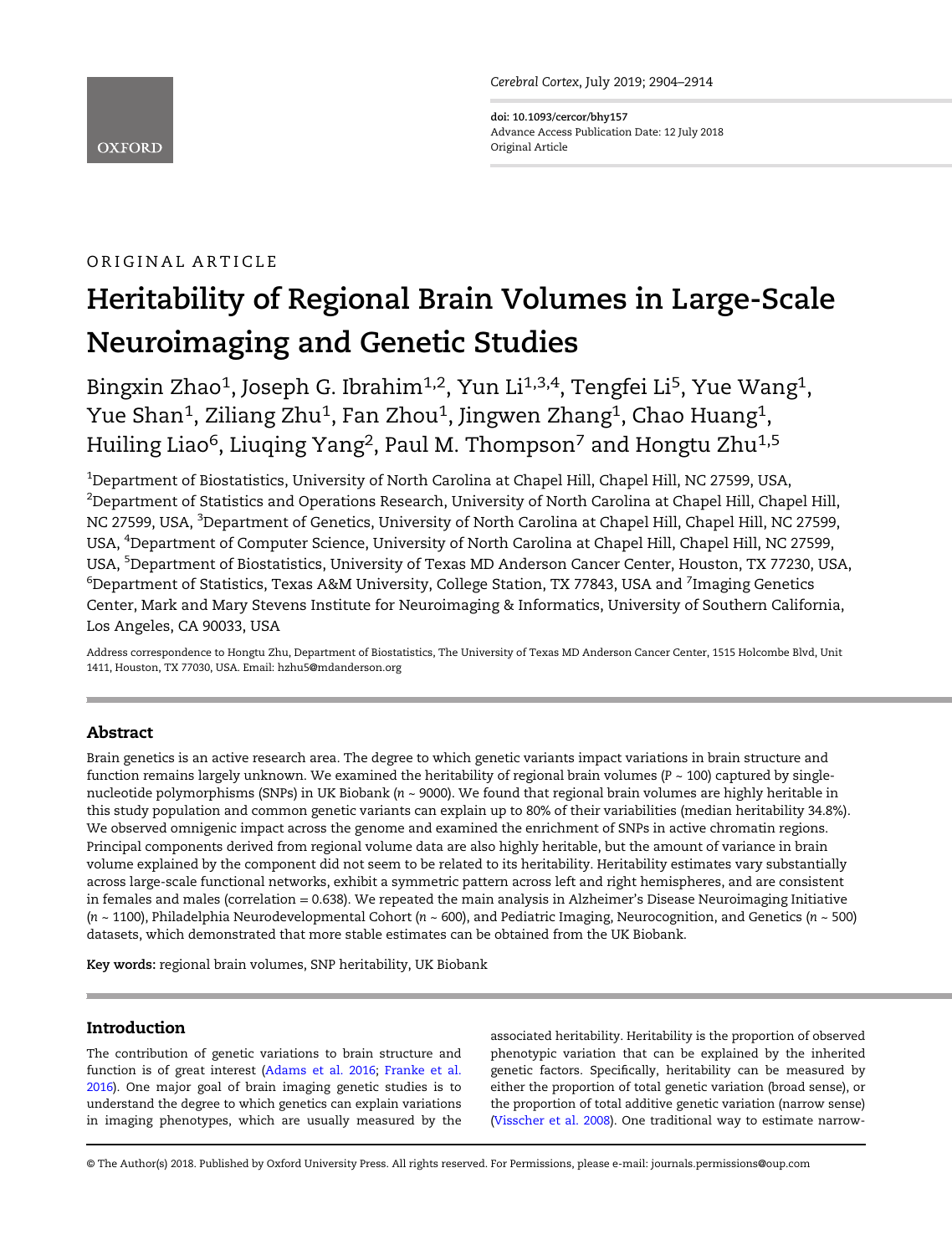sense heritability is using samples from twin/family studies [\(Bartels et al. 2003](#page-8-0); [Visscher et al. 2006\)](#page-10-0), in which the pedigree information can capture the effects of all genetic variants on phenotype [\(Visscher et al. 2014](#page-10-0)). Then, heritability can be estimated by the fraction of phenotypic variation explained by the genetic relationships among these related subjects. However, family-based heritability estimator is based on contrasting the phenotypic similarity between monozygotic and dizygotic twins, and thus the genetic architecture of the phenotype is largely unknown. Genetic architecture is the characteristics of genetic variations, which contribute to the broad-sense heritability ([Timpson et al. 2017](#page-10-0)). Particularly, when almost all genetic variants are believed to have small but nonzero contributions, the genetic architecture of this specific phenotype is described as highly polygenic, or onmigenic ([Badano and](#page-8-0) [Katsanis 2002](#page-8-0); [Boyle et al. 2017](#page-8-0)). With genome-wide genotyping data on unrelated individuals, an alternative estimator of narrow-sense heritability derives from the additive effects of all common single-nucleotide polymorphisms (SNPs) on phenotype among these unrelated samples, which is usually called SNP heritability ([Speed et al. 2017](#page-10-0)). Instead of using the expected relationship based on pedigree information, SNP heritability is estimated from a genome-wide average across all common SNPs [\(Toro et al. 2015](#page-10-0)). Since SNP heritability can capture neither nonadditive genetic variation nor genetic variation not covered by SNPs measured by the selected genotyping microarray, it is usually viewed as a lower bound estimate for (narrow-sense) heritability. However, SNP data can reveal the genetic architecture of phenotypes. Such information provides rationale for downstream genetic association studies that aim to identify associated genes and pathways. Recently, computing tools such as genome-wide complex trait analysis (GCTA) [\(Yang et al. 2011\)](#page-10-0), linkage disequilibrium score regression [\(Bulik-Sullivan et al. 2015\)](#page-8-0), BOLT-REML ([Loh et al. 2015\)](#page-9-0), and massively expedited genome-wide heritability analysis [\(Ge](#page-9-0) [et al. 2015](#page-9-0)) have been developed for SNP heritability estimation.

The genetic architecture of brain regional volumes has been previously reported in some studies, which often focus on a few specific brain regions, such as putamen, amygdala, and hippocampus ([Hibar et al. 2015](#page-9-0); [Franke et al. 2016](#page-9-0); [Guadalupe](#page-9-0) [et al. 2017](#page-9-0)). However, the genetic influences on many other brain regions are still largely unknown. In addition, these heritability studies are often using integrated datasets from several cohorts ([Chen et al. 2015](#page-9-0); [Roshchupkin et al. 2016](#page-9-0); [Hibar et al.](#page-9-0) [2017\)](#page-9-0), which may suffer from the heterogeneity of study populations. It is well known that heritability is not a fixed property of a phenotype, and analysis of different datasets can result in different estimates of heritability. The estimation of heritability depends on the relative contribution of genetic factors, nongenetic factors and possibly their interaction. People from different ethnic groups can have different genetic backgrounds and be subject to different nongenetic factors. Moreover, methodological factors, such as the sample size of the study and measurement error of the phenotype, can also impact the estimation. For these reasons, the United Kingdom (UK) Biobank ([Sudlow et al. 2015](#page-10-0); [Satizabal et al. 2017](#page-9-0)) provides a unique opportunity to comprehensively study the genetic contributions to many brain regions in one single large-scale, relatively homogeneous population. It is an open-access, large prospective study with over 500 000 participants of middle or elderly age. Currently around 10 000 of these subjects have brain imaging data available ([Alfaro-Almagro et al. 2018](#page-8-0)).

Here, we used all common (minor allele frequency [MAF] > 0.01) autosomal SNPs to estimate the heritability for 101 regional brain volumes (BVs), including the total BV, total gray matter (GM), white matter (WM), and cerebrospinal fluid (CSF). We partitioned genetic variation into individual chromosomes to examine the distribution of heritability across the genome. To assess whether functional annotation ([Finucane et al. 2015;](#page-9-0) [Hu, Lu, Liu, et al. 2017;](#page-9-0) [Hu, Lu,](#page-9-0) [Powles, et al. 2017](#page-9-0); [Wang et al. 2017\)](#page-10-0) is associated with genetic effects, we partitioned genetic variation according to cell-typespecific annotations. In addition, we estimated the heritability of principal components (PCs) derived from the regional volume data and evaluated the variability of heritability estimations across brain regions and functional networks. Furthermore, we estimated gender-specific heritability in each region. We compared the main findings from the UK Biobank with those from the Alzheimer's Disease Neuroimaging Initiative (ADNI,  $n \sim 1100$ ) ([Weiner et al.](#page-10-0) [2013\)](#page-10-0), Philadelphia Neurodevelopmental Cohort (PNC,  $n \sim 600$ ) [\(Satterthwaite et al. 2014\)](#page-9-0), and Pediatric Imaging, Neurocognition, and Genetics (PING,  $n \sim 500$ ) [\(Jernigan et al. 2016\)](#page-9-0), which demonstrated that more stable estimates can be obtained from the UK Biobank.

## Materials and Methods

#### Participants and Image Preprocessing

Datasets used in this article included the UK Biobank, ADNI, PNC, and PING.

For each dataset, we used subjects with both magnetic resonance imaging (MRI) and SNP data available after applying proper quality controls. We only used baseline data for longitudinal studies. Detailed data collection/processing procedures and quality control prior to the release of data are documented at <http://www.ukbiobank.ac.uk/resources/> for UK Biobank, [http://adni.](http://adni.loni.usc.edu/data-samples/) [loni.usc.edu/data-samples/](http://adni.loni.usc.edu/data-samples/) for ADNI, [http://pingstudy.ucsd.edu/](http://pingstudy.ucsd.edu/resources/genomics-core.html) [resources/genomics-core.html](http://pingstudy.ucsd.edu/resources/genomics-core.html) for PING, and [https://www.ncbi.nlm.](https://www.ncbi.nlm.nih.gov/projects/gap/cgi-bin/study.cgi?study_id=phs000607.v1.p1) [nih.gov/projects/gap/cgi-bin/study.cgi?study\\_id](https://www.ncbi.nlm.nih.gov/projects/gap/cgi-bin/study.cgi?study_id=phs000607.v1.p1)=phs000607.v1. [p1](https://www.ncbi.nlm.nih.gov/projects/gap/cgi-bin/study.cgi?study_id=phs000607.v1.p1) for PNC.

The MRI data were preprocessed using standard procedures via advanced normalization tools (ANTs) ([Avants et al. 2011\)](#page-8-0). Our preprocessing steps consisted of the N4 bias correction, registration-based brain extraction, and a prior-based N4-Atropos 6 tissue segmentation (oasis template), which classified the brain into WM, GM, deep GM, CSF, brainstem, and cerebellum. We then adopted the 101 regions of interest (ROIs) defined by the manually edited labels of the publicly available MindBoggle-101 dataset [\(Klein and Tourville 2012\)](#page-9-0) to perform multiatlas cortical parcellation. We excluded subjects for whom the imaging data did not pass the standard imaging quality controls, and removed 3 ROIs with many missing values: X5th ventricle, left lesion and right lesion (missing rate > 99%). There was a total of 101 regional BVs, including total BV, GM, WM, and CSF. We standardized each volume to better fit the assumption for the LMM. By checking the studentized residuals of the linear model between volume with age and gender, we deleted the top 10 outlier subjects for each standardized volume. The demographic information related to the MRI datasets are listed in Supplemental Table S1.

#### Genotyping

Genotype imputation was performed on the PNC, ADNI, and PING datasets. A full description of the imputation procedure in PNC, ADNI, and PING datasets is provided in Supplementary Methods. For UK Biobank, we used an unimputed dataset. Previous study has reported that the heritability estimates from imputed and unimputed SNP data are similar [\(Davis et al.](#page-9-0) [2013\)](#page-9-0). On each SNP dataset, we only selected subjects with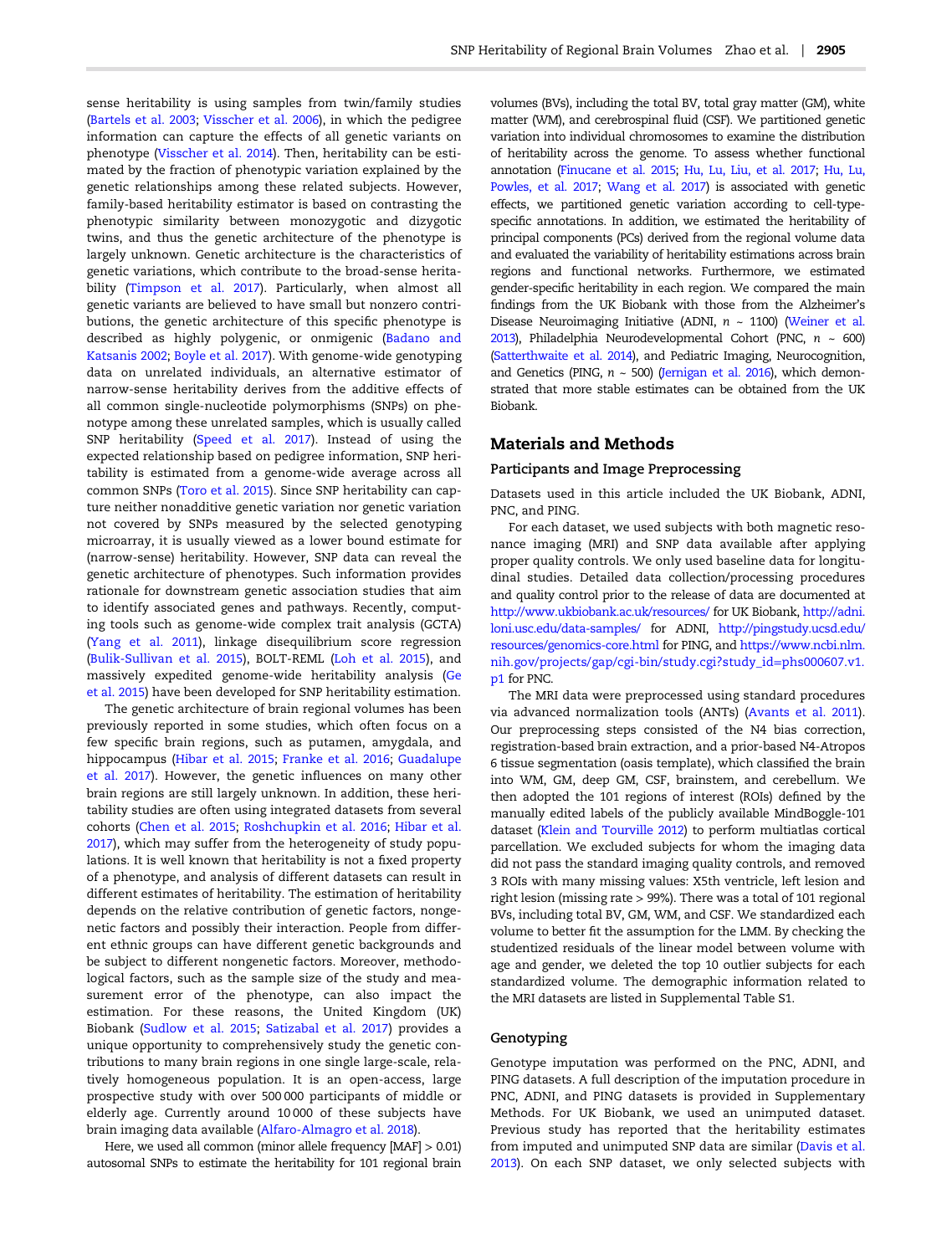available BV data, and then we used all autosomal SNPs and applied the same standard quality control procedures in each SNP dataset ([Purcell et al. 2007](#page-9-0)): excluding subjects with more than 10% missing genotypes, only including SNPs with MAF > 0.01, with genotyping rate >90%, and passing Hardy–Weinberg test (P > 1  $\times$  10<sup>-7</sup>). We further removed non-European subjects, if any. In PING, we only used biologically unrelated subjects. After quality control, we calculated the GRM by all SNPs and by SNPs on each chromosome separately using GCTA software [\(Yang et al. 2011\)](#page-10-0). To avoid including closely related relatives, we excluded one of any pair of individuals with estimated genetic relationship larger than 0.025. The sample sizes of the datasets after conducting all quality control procedures are listed in Supplementary Table S2.

#### Heritability Analysis

First, for each regional volume, we estimated the proportion of variation explained by all autosomal SNPs with a LMM (101 analyses in total). The formal setting of the LMM and definition of likelihood ratio test statistics can be found in [\(Yang et al.](#page-10-0) [2011\)](#page-10-0). The basic idea is to fit the GRM with random effects to the phenotypic measure, while adjusting for other covariates with fixed effects. The GRM was the correlation matrix of participants estimated by the common genetic variants, which was expected to capture the genetic similarity among unrelated individuals. Then the heritability of a phenotype was estimated by contrasting the genetic similarity among individuals with their phenotypic similarity. Baseline age, gender indicator, top 10 PCs of GRM and BV (for regions other than BV itself) were included as covariates, unless otherwise stated. We also included the phase indicator for the ADNI study to adjust for potential batch effects. Besides the combined sample, we fitted the LMM separately on female and male samples for UK Biobank data. Second, we partitioned the genetic variation by each chromosome. We estimated the GRM of each chromosome and fitted each of them separately on each volume (22 analyses per volume, 2222 analyses in total). The same set of covariates was included in these LMMs. Next, we performed PCA on the volumes and computed the heritability of the top 10 PCs. We also partitioned the genetic variation on the components by each chromosome. In the LMMs for the components, we did not adjust for BV unless otherwise stated, since we have observed that the variation of BV is almost captured by the first component, and should be orthogonal to the remaining components.

Finally, we fitted linear models between the length of a chromosome and the aggregate heritability of all volumes or their components to study the heritability distribution across the genome. We clustered the regions according to their biological functions and showed the heritability distribution across these communities using the R package circlize [\(Gu et al. 2014](#page-9-0)).

#### Functional Enrichment of Genetic Signals

Cell-type-specific active chromatin annotations per SNP were from ([Finucane et al. 2015](#page-9-0)) and [\(Boyle et al. 2017](#page-8-0)). According to [Finucane et al. \(2015\)](#page-9-0), we performed functional annotation analyses using cell-type-specific annotations marked by the 4 histones: H3K4me1, H3K4me3, H3K9ac, and H3K27ac. Each celltype-specific annotation corresponded to a histone mark in a single cell type, and there were 220 such annotations. The 220 cell-type-specific annotations were further divided into 10 groups, including adrenal gland and pancreas, CNS,

cardiovascular system, connective tissue and bone, gastrointestinal, immune and hematopoietic systems, kidney, liver, skeletal muscle and other. The SNPs were first divided into 4 overlapping groups according to their activeness in all cell-type groups (only, few, broad, and never active). A SNP was labeled "only" if it was annotated as active in only 1 of the 10 cell-type groups. A SNP was labeled "few" if it was annotated as active in at most 5 cell-type groups. SNPs that were active in 6–10 celltype groups were labeled "broad," and SNPs that were not active in any cell type were labeled "never active." Then, SNPs were further labeled as either active in the CNS cell group ("CNS active") or not ("CNS inactive"). Finally, we have 7 SNP categories: CNS\_active\_broad ( $n = 36342$ ), CNS\_active\_few ( $n =$ 49 227), CNS\_active\_only ( $n = 13$  320), CNS\_nonactive\_broad ( $n =$ 8368), CNS\_nonactive\_few ( $n = 78$  381), CNS\_nonactive\_only ( $n =$ 61533), and never\_active ( $n = 205742$ ). We then calculated the heritability explained by all SNPs in each category on each region of interest.

#### Results

#### Heritability Estimates by all Common Autosomal SNPs

We first estimated the proportion of variation in regional BVs that can be explained by all common autosomal SNPs, using linear mixed-effect models (LMMs) (see Materials and Methods). Genetic similarity among individuals was captured by the genetic relationship matrix (GRM). We used GCTA tools [\(Yang](#page-10-0) [et al. 2011](#page-10-0)) for heritability estimation, adjusting for baseline age, gender, top 10 PCs, as well as BV (to remove scaling effects for other regions).

Supplementary Tables S3 and S4 display the heritability estimates, standard errors, and P-values from the one-sided likelihood ratio test in each brain region. We found that a large proportion of variation in regional volume is explained by additive genetic effects. The heritability estimates vary across the brain (Supplementary Fig. S1). The top 10 regions with high heritability estimates are the brainstem 82.7%, cerebellar vermal lobules VIII.X 68.3%, cerebellar vermal lobules I.V 68.0%, BV 65.9%, left cerebellum exterior 64.1%, right cerebellum exterior 63.2%, WM 62.8%, right ventral diencephalon (DC) 62.4%, left ventral DC 58.8%, and right cerebellum WM 58.1%, in descending order of heritability point estimate. Noticeable evidence of symmetry in heritability estimates is observed in many brain regions. In Supplementary Fig. S1, many left/right pairs of regions (such as R/L 07, R/L 44, R/L 08, R/L 19) are located next to each other. Since we have a sufficiently large sample size (n ~ 9000), P-values for most regions are highly significant even after controlling the false discovery rate at 0.05 by Benjamini and Hochberg procedure ([Benjamini and Hochberg 1995](#page-8-0)).

We investigated whether the observed considerable variability in heritability estimates across brain regions is driven by the varying levels of regional BVs. Supplementary Figure S2A shows the linear relationship between the SNP heritability estimate and the average volume of each brain region. Although there is significant association between heritability estimates and average volume size (P-value <0.002) in the UK Biobank, we observe that large region does not necessarily has high heritability estimate (R-squared  $= 0.096$ ). Genetic contributions have large variation among regions with comparable mean volume sizes.

We also estimated gender-specific heritability in each region (Fig. [1](#page-3-0)). The top regions with largest gender disparity, as measured by absolute difference in point heritability estimates are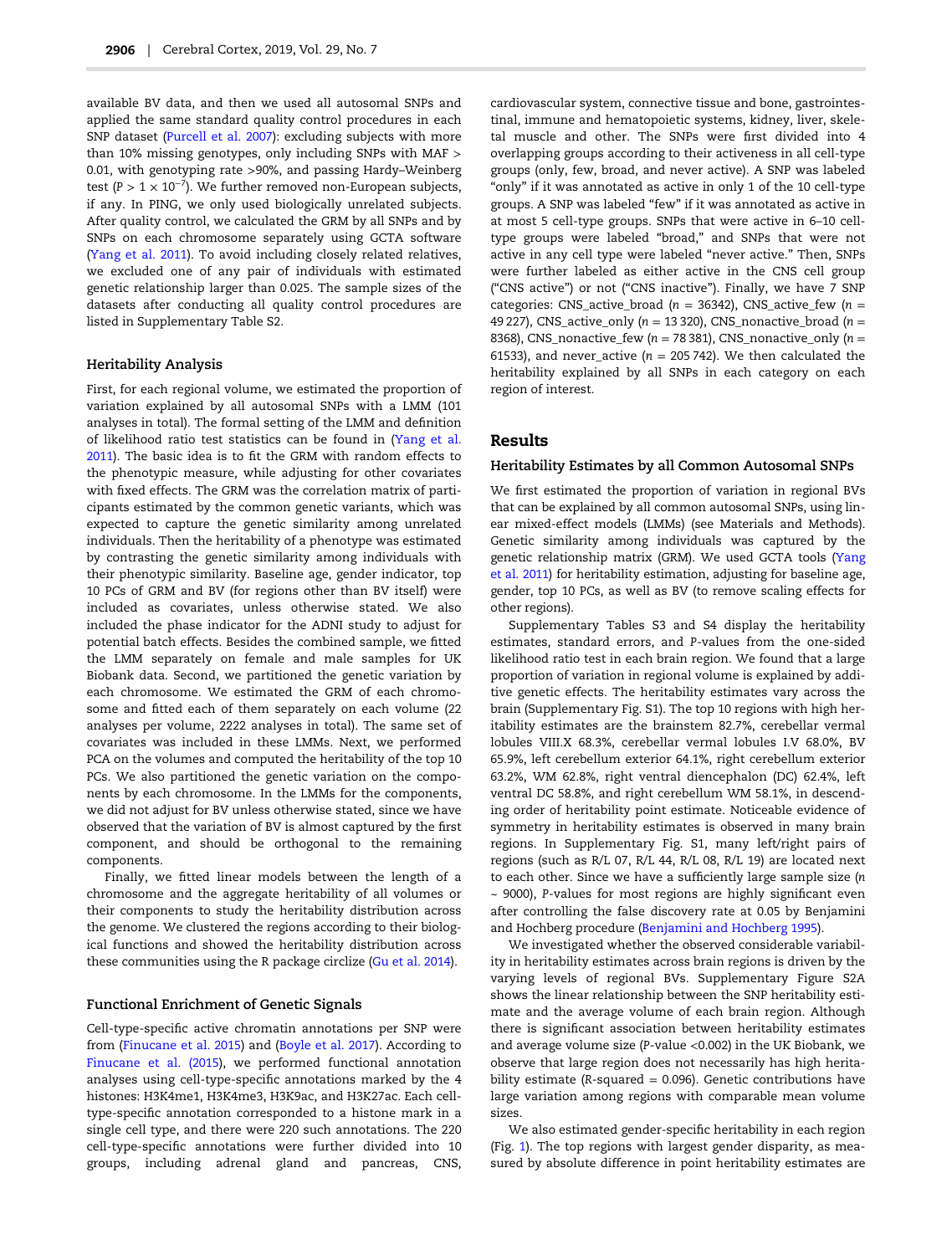<span id="page-3-0"></span>

Figure 1. Gender-specific heritability estimate of each region in UK Biobank.

listed in Supplementary Table S5. Although there are several regions showing strong evidence of gender difference, such as right putamen (difference = 0.437) and left putamen (difference = 0.411), the distribution of heritability is largely consistent among all, female and male subjects.

#### Partitioning Genetic Variation by Chromosome

To examine the distribution of heritability across the genome, we partitioned genetic variation into individual chromosomes. Specifically, we estimated GRM using SNPs on each chromosome and estimated heritability separately for each chromosome on each regional BV (22 analyses per region, 2222 analyses in total).

Supplementary Figure S3A shows the heritability estimates by chromosome. The chromosomes are ordered from left to right by their lengths. We found that longer chromosomes tend

to have larger heritability estimates than shorter ones. We then calculated the aggregate heritability across all of the 101 regions and found that the aggregated heritability explained by each chromosome is also highly correlated with chromosome length (Fig. [2](#page-4-0)a, R $^2$  = 69.0%, P-value = 1.67  $\times$  10 $^{-6}$ ). These findings are consistent with a highly polygenic, or omnigenic model [\(Lee et al. 2012](#page-9-0); [Boyle et al. 2017\)](#page-8-0) and indicate that SNPs contributing to variations in regional BVs are spread nearly uniformly across the genome.

#### Partitioning Genetic Variation by Functional Annotation

We explored whether functional annotation of SNPs can explain the amount of genetic variation. Following [\(Finucane](#page-9-0) [et al. 2015](#page-9-0)), we used 220 cell-type-specific annotations. Specifically, SNPs were divided into 7 groups according to their activeness among 10 cell groups, namely adrenal gland and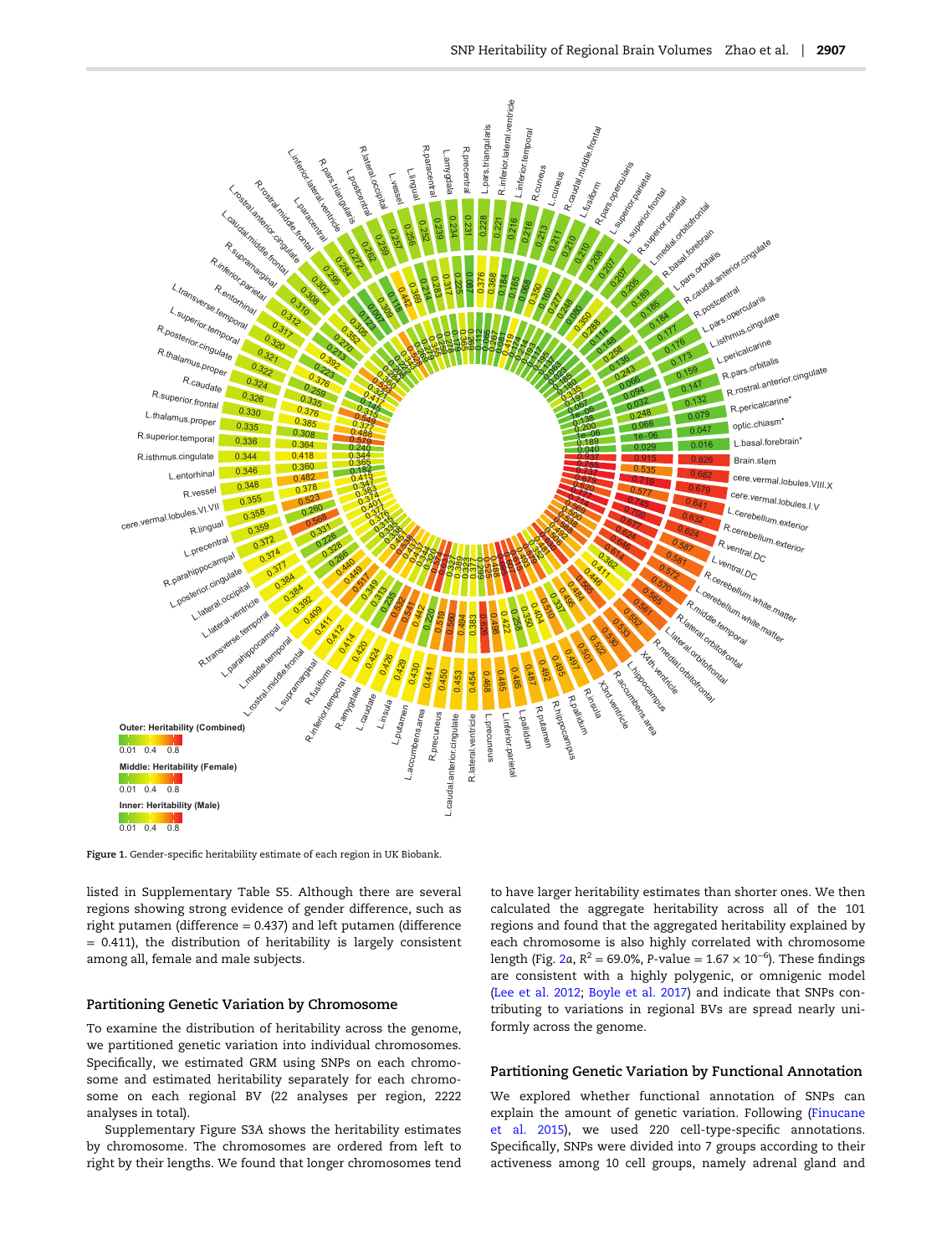<span id="page-4-0"></span>

Figure 2. Aggregated heritability of brain regions by each chromosome. In each dataset, heritability explained by each chromosome is highly correlated with chromosome length.

pancreas, central nervous system (CNS), cardiovascular system, connective tissue and bone, gastrointestinal, immune and hematopoietic systems, kidney, liver, skeletal muscle and other. In our analysis, we particularly focused on SNPs active in the CNS cell group (see Materials and Methods). We found that the heritability estimated by SNPs residing in chromatin regions inactive across all cell groups is similar to the heritability estimated by SNPs residing in chromatin regions active in at least one cell group (mean difference = 0.028, P-value = 0.064, Fig. [3](#page-5-0)). Moreover, SNPs in chromatin regions particularly active in the CNS cell group and SNPs in CNS-inactive chromatin regions (but active in other cell groups) contributed similarly to the heritability of brain region volumes (mean difference = 0.014, P-value= 0.279). On average, SNPs in chromatin regions,

which are active in a few cell groups, but not specifically active in CNS cell group, contribute the largest to the heritability of brain region volumes.

#### Heritability Pattern Across Brain Function Networks

To investigate the heritability pattern across large-scale brain functional networks, we clustered 97 brain regions into 18 functional communities [\(Buckner et al. 2008;](#page-8-0) [Sporns and Betzel](#page-10-0) [2016;](#page-10-0) [Huang et al. 2017\)](#page-9-0) (Supplementary Table S6). We found that the heritability estimates vary substantially across these functional communities, while the degree of gene control on these functional communities is comparable (Fig. [4\)](#page-6-0). Communities with many functions (larger than 2) tend to have large regional variance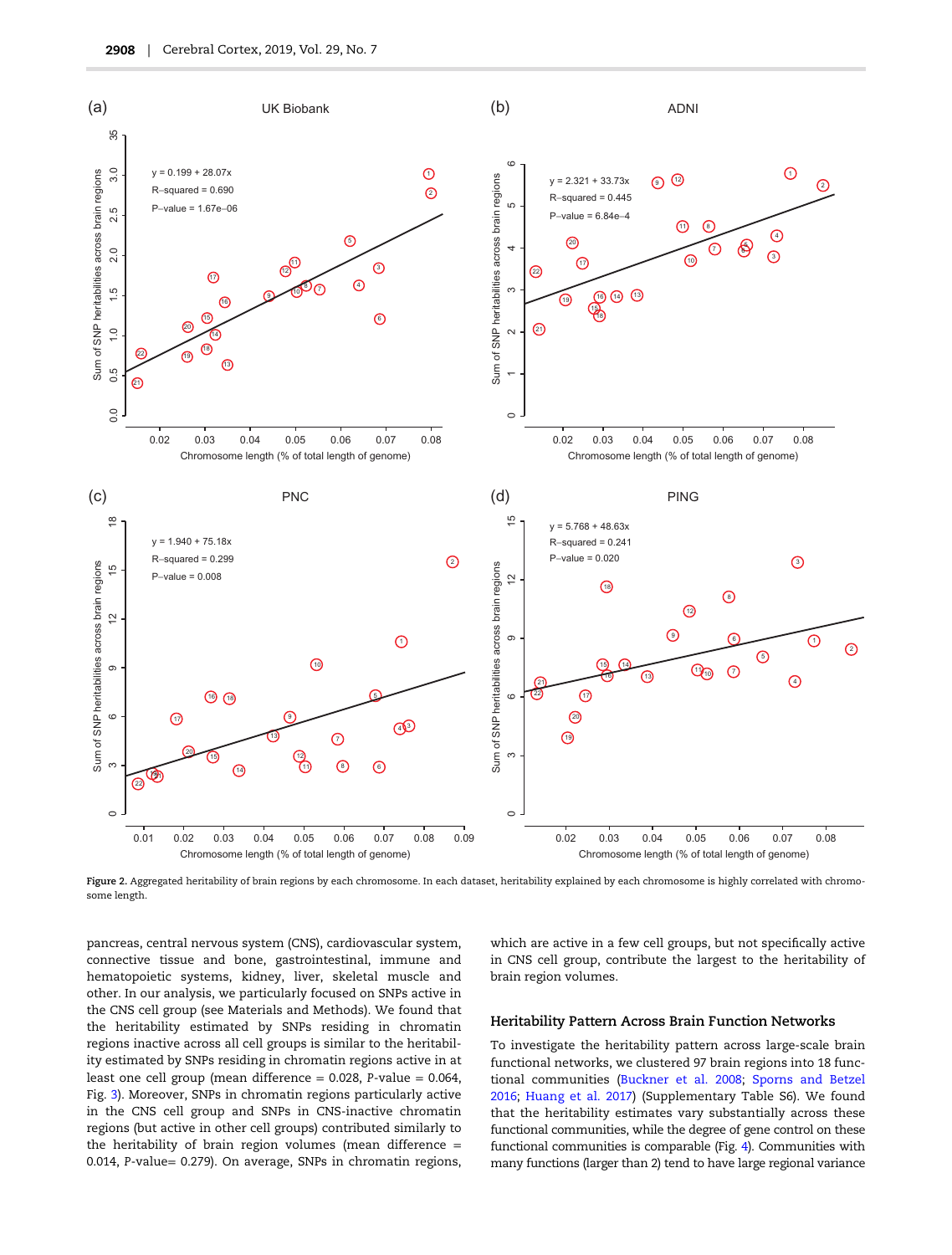<span id="page-5-0"></span>

Similar to brain functional community analysis, we grouped

the brain regions into 10 modules according to their loadings for the top 10 PCs. That is, we classified the regions corresponding to the top 10 loadings of each component into 1 module. Each region therefore can fall into more than 1 module. In our analysis, most regions fell only into 1 (44 regions) or 2 (25 regions) modules. Supplementary Figure S6 shows the distribution of heritability estimates across these 10 modules. Again, regions classified in modules corresponding to PCs that explain more volume variation do not necessarily have higher heritability estimates. As expected, regions in modules corresponding to PCs with higher heritability estimates also have higher heritability estimates.

estimates by each chromosome for these top 10 PCs (Supplementary Fig. S4A) and found that the sum of the heritability values explained by each chromosome is again highly correlated with chromosome length (Supplementary Fig. S5A,

## Comparing UK Biobank Results With Results From Other Datasets

The same analyses presented above in the UK Biobank were conducted in 3 other datasets, namely ADNI, PNC, and PING datasets. Due to smaller sample sizes, heritability estimates from these 3 datasets have much larger variance than those from the UK Biobank (Fig. [5,](#page-7-0) Supplementary Figs S7 and S8). After multiple testing adjustment, we found few regions or PCs to be significant at a false discovery rate of 0.05 in the 3 studies (Supplementary Tables S8–S13).

However, some findings are indeed consistent. For example, from each dataset, we observed the linear relationship between chromosome length and the variance explained by each chromosome. But the association tends to be weaker as the sample size decreases (Fig. [2](#page-4-0) and Supplementary Fig. S5).

## Discussion

In summary, our extensive analyses across 4 imaging genetic datasets support the following 5 important findings. First, regional volumes are generally heritable. The majority of brain regions are similarly heritable among females and among males. Study samples used in this work vary from young (PING, PNC) to middle-age/elderly participants (ADNI, UK Biobank). Second, we observe omnigenic patterns where genetic variants contributing to variations in BVs are widely spread across the genome with one major evidence being the significant positive linear relationship between chromosome-specific heritability estimates and chromosome length. Third, because the SNPs are sufficiently interconnected, genetic variants residing in CNScell active and CNS-inactive chromatin regions explain similar variation in BVs.

Fourth, through PCA, we demonstrated that the top PCs are also highly heritable, but the amount of BV variation explained by the PCs does not seem to be related to the heritability estimates of these PCs. Fifth, the genetic influences are not uniformly distributed across the brain regions or brain functional communities. Similar genetic control can be found among regions within a small community and on pairs of regions in the left and right hemispheres. Compared with ADNI, PNC, and PING, UK Biobank can provide more stable estimates of heritability with smaller standard errors.

We found that 65.9% of BV variability can be explained by genetic variation of all common autosomal SNPs for UK

Figure 3. Heritability of brain regions by category of SNPs according to functional annotations in UK Biobank.

in heritability. For example, communities C1 and C5 are involved in several networks, including default mode, somatomotor, visual, attention, and language. Regions within the 2 communities have large variance in heritability estimates. Other clusters linked to 1 or 2 functions (with smaller cluster size as well) tend to have smaller regional variance in heritability estimates. The heritability estimates cluster rather tightly together for regions within communities C9 (default mode, motion), C11 (visual), C13 (auditory, language), C14 (memory), and C15 (somatosensory). Most of the regions in C18 (other) are phylogenetically older regions which are involved in many critical functions for life. It is interesting to note that these foundational regions would be most heritable.

#### Heritability Analysis After Dimension Reduction

To evaluate BVs on a global scale, we performed principal component analysis (PCA) on the regional BVs and obtained the top 10 PCs. Since the top PCs can explain a large part of variation of the BVs, the heritability pattern of these top PCs may reveal the genetic contributions to all the regions at a global level. Supplementary Table S7 lists the heritability estimates for the top 10 PCs with and without adjusting for BV. We found that the first PC has a high heritability estimate without adjusting for BV (68.7%), but the heritability estimate is zero after adjusting for BV. These estimates indicate that the first PC fully captured the variance of BV. The Pearson correlation between the first PC and BV is 0.979. As the PCs are orthogonal, adjusting for BV did not affect the heritability estimates of other PCs.

Although the top 10 PCs are highly heritable, the amount of phenotypic variation explained by each PC does not seem to be related to the heritability of the PC. For example, the heritability of the second PC was much smaller than that of the other top 10 components. It makes sense because nongenetic factors, nonadditive genetic effects and even batch effects may also contribute to variation in BVs. We also calculated heritability

 $R^2 = 49.6\%, P\text{-value} = 2.48 \times 10^{-4}$ ).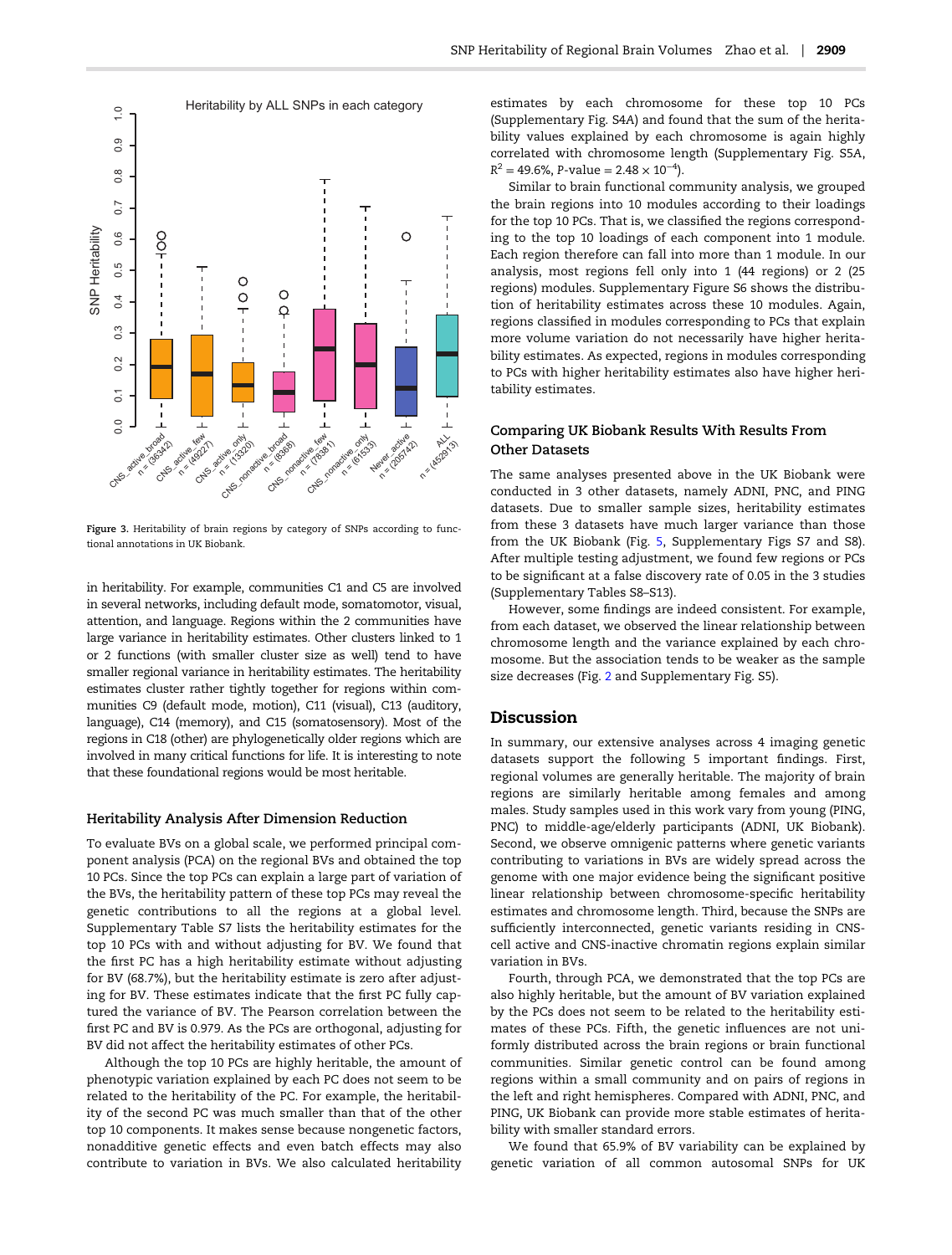<span id="page-6-0"></span>

Figure 4. SNP heritability and adjusted P-values grouped by brain function networks in UK Biobank.

Biobank subjects. Adjusting for BV, 39.3% of CSF volume variability is explained by genetic variation. Without BV adjustment, the heritability estimates for GM (67.5%) are similar to the estimates for BV (65.9%); after adjusting for BV, the heritability estimates for GM are zero, suggesting that BV and GM share the same or very similar genetic bases. For WM, however, heritability estimates remain almost unchanged before and after adjusting for BV (62.8% and 62.0%, respectively), indicating that genes underlying WM are not general brain growth genes, but rather more likely to be genes that specific control this particular brain structure and subregions. Our heritability estimates are similar to those reported in [Carmelli et al. \(1998\)](#page-9-0), [Pol](#page-9-0) [et al. \(2006\)](#page-9-0), [Kremen et al. \(2010\),](#page-9-0) and [Bryant et al. \(2013\).](#page-8-0) We have more clearly illustrated the different genetic bases behind BV/GM volume and WM volume. Different from the intracranial volume generated from the Freesurfer [\(Fischl 2012\)](#page-9-0) software, the BV provided by ANTs [\(Avants et al. 2011](#page-8-0)) is calculated as the total volume of nonzero voxels within the brain mask, which could be an limitation of our findings.

In regional volume analysis, we obtained the heritability estimates of 97 regions, showing that the regions are highly heritable and genetic influences are not uniformly distributed across the brain. Particularly, the heritability is estimated to be 53.1% on left hippocampus, 49.2% on right hippocampus, 42.7% on left caudate, 32.7% on right caudate, 48.5% on left pallidum, 49.6% on right pallidum, 43.1% on left putamen, 48.8% on right putamen, 42.5% on right amygdala, and 23.5% on left amygdala, all of them are statistically significant after multiple testing adjustment and are within the range of previously reported heritability estimates [\(Roalf et al.](#page-9-0) [2015;](#page-9-0) [Ge et al. 2016;](#page-9-0) [Greenspan et al. 2016](#page-9-0); [Patel et al. 2017;](#page-9-0) [Satizabal et al. 2017](#page-9-0); [Wigmore et al. 2017](#page-10-0)). To assess whether the lower heritability is caused by smaller regional volume, we quantify the concordance between the average volume sizes and heritability estimates and find regional variation of genetic contribution is observed among the regions with comparable average volume sizes. In addition, we found strong evidence that the estimates have a symmetric pattern across the left and right hemispheres. Many left/right pairs of regions have similar estimates, consistent with results from previous twin studies [\(Wright et al. 2002;](#page-10-0) [Chen](#page-9-0) [et al. 2012](#page-9-0)). Our gender-specific analysis across all regions show that the majority of additive genetic effects are shared between female and male subjects (correlation  $= 0.638$ , Supplementary Fig. S9). Several regions do have large gender differences in heritability, such as left/right putamen, whose gender differences have been previously reported ([Guadalupe et al. 2017\)](#page-9-0).

To further study the patterns of regional variations in heritability estimates, we clustered the regions by their biological functions. In brain functional network analysis, we grouped the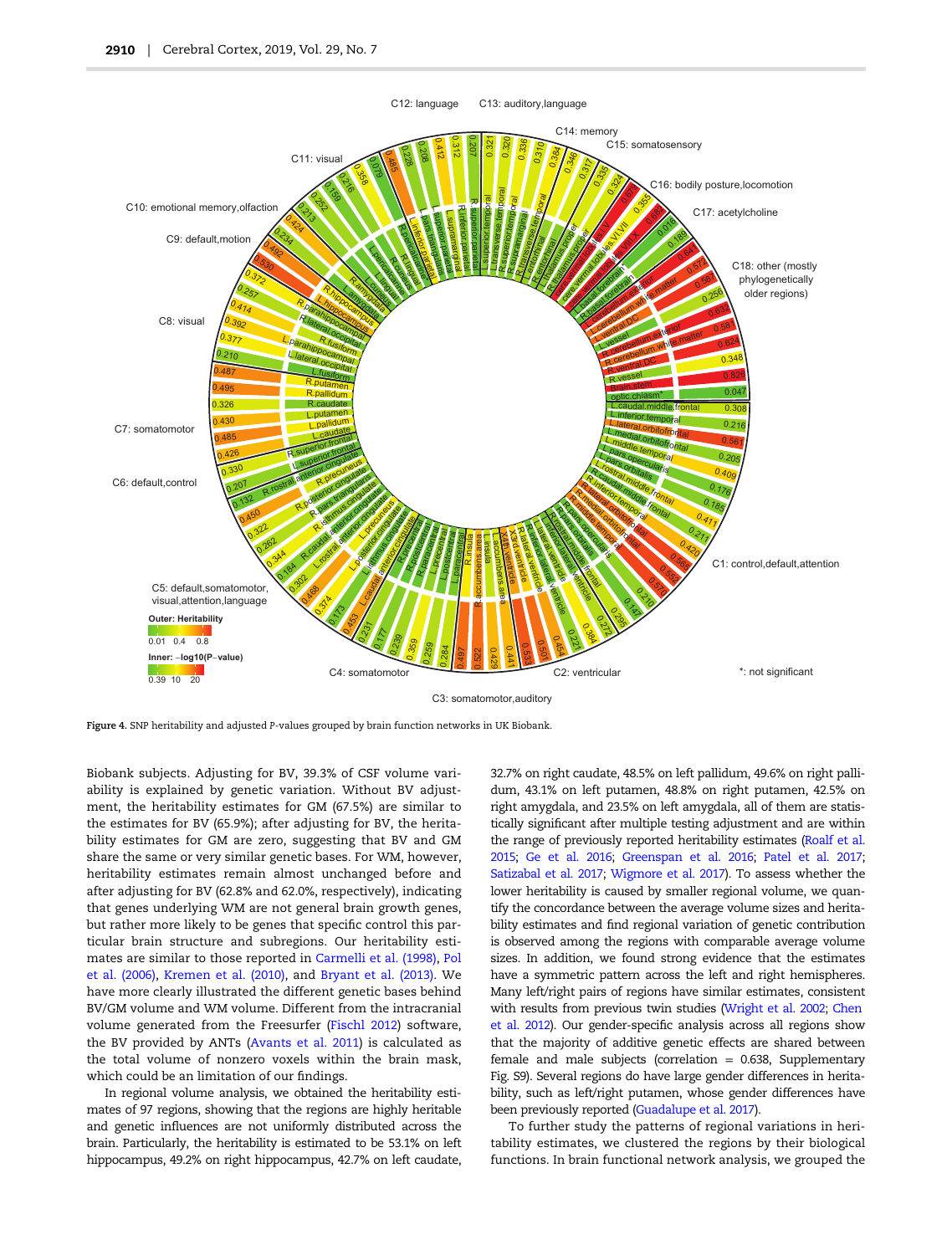<span id="page-7-0"></span>

Figure 5. Comparing SNP heritability in different datasets. Estimates of variation explained by all autosomal SNPs of each regional brain volumes as well as GV, WM, BV, and CSF (last 4 bars).

97 regions into 18 nonoverlapping brain functional communities. We found the community-wise variability in heritability across these functional communities, while the genetic influences widely prevail across the brain functional networks with comparable degrees of control (heritability). The regions within each community do not necessarily have similar heritability estimates, depending on the linked community functions. We performed PCA and found that the components explaining more volume variations do not necessarily have higher heritability, nor higher loadings on regions with higher heritability. This makes sense because PCA is an unsupervised dimension reduction technique. Nongenetic factors or nonadditive genetic effects that are not captured by SNPs also influence variation in BV.

The significant linear correlation between the variance explained by a chromosome and the length of the chromosome was observed on both the volumes and PCs. These patterns suggest that genetic variants controlling regional BVs are rather ubiquitously distributed across the genome. Similar findings have been reported on other phenotypes, such as height, body mass index, neuroanatomical phenotypes, and schizophrenia [\(Yang et al. 2011;](#page-10-0) [Lee et al. 2012;](#page-9-0) [Toro et al. 2015;](#page-10-0) [Fritsche et al.](#page-9-0)

[2016](#page-9-0); [Shi et al. 2016](#page-10-0); [Kemp et al. 2017](#page-9-0); [Shan et al. 2017](#page-10-0)). To explain this phenomenon, [Boyle et al. \(2017\)](#page-8-0) proposed an omnigenic hypothesis where most heritability can be explained by effects of genes outside core pathways because gene regulatory networks are sufficiently interconnected. We observed that the CNS-active and CNS-inactive SNPs contribute similarly to heritability of brain region volumes. This phenomenon can be intuitively explained by the hypothesis of sufficiently interconnected SNPs proposed by ([Boyle et al. 2017](#page-8-0)). However, the results should be interpreted with caution because the number of SNPs outside the CNS-active chromatin regions is larger than the number of SNPs within the CNS-active chromatin regions.

Finally, we compared the results from UK Biobank with the results from the other 3 datasets. The UK Biobank allows more stable estimation of the magnitude of genetic determination of the human brain. In ADNI, PNC, and PING, extreme estimates such as 0.999 or 0 occurred for some regions (Fig. 5); these estimates should not be interpreted as "true" heritability estimates, but only indicate large or small heritability values for a region. In UK Biobank, no such extreme estimates are observed, and the heritability estimates range from 1.6% to 82.6%, with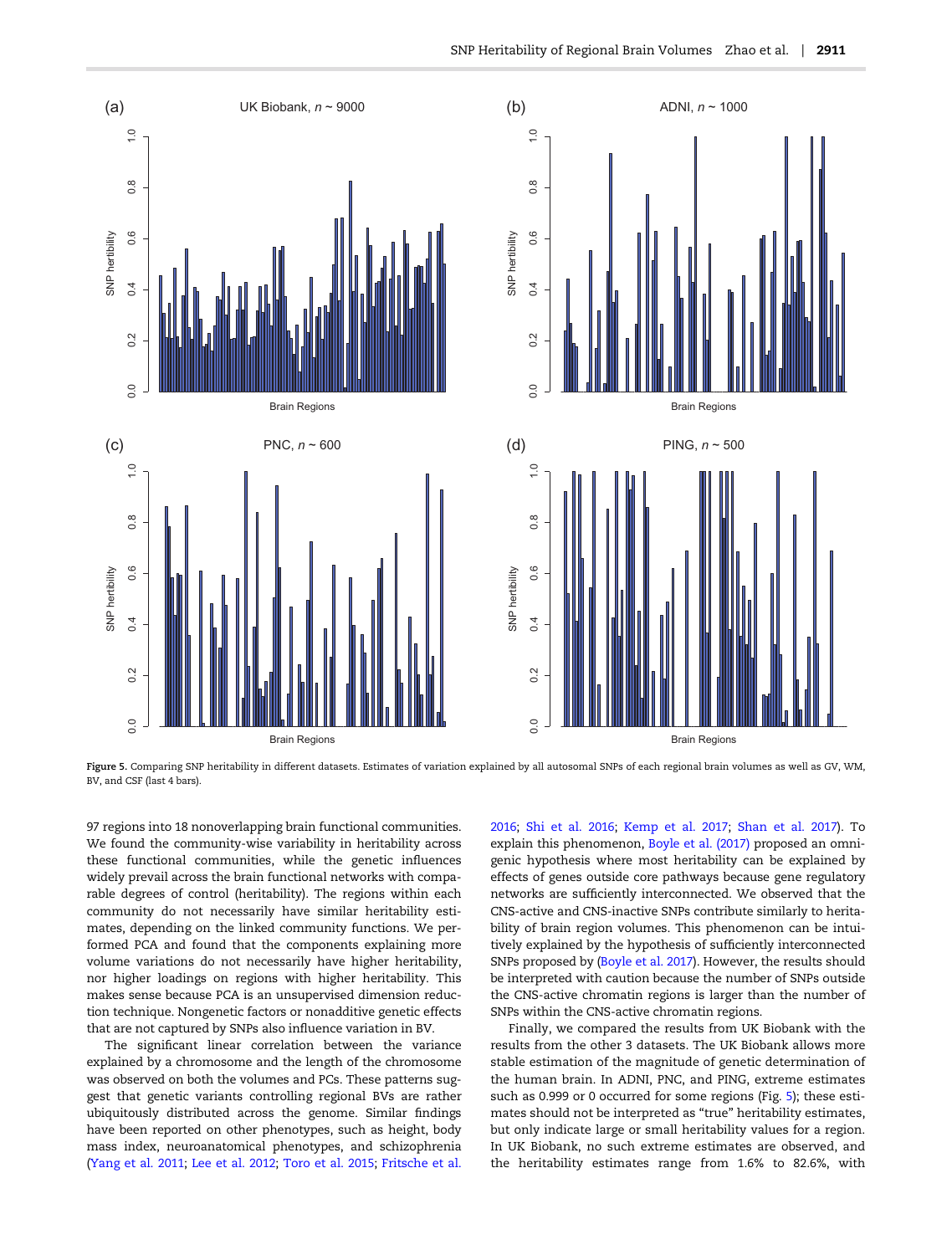<span id="page-8-0"></span>standard error approximately 0.07. Although SNP heritability estimates are at the lower bound of (narrow-sense) heritability, we observed many heritable brain regions using the UK Biobank dataset, and the estimates are statistically significant using a likelihood ratio test after multiple testing adjustment (Benjamini and Hochberg 1995). For the other 3 datasets, however, few significant findings remain after multiple testing adjustment. This different pattern may be explained by insufficient sample sizes in these 3 datasets or the fact that nongenetic factors may be very different in the corresponding study populations.

Studying multiple (heterogeneous) populations and integrating the results could provide more generalizable heritability estimates and build the upper and lower bounds of heritability with using both unrelated and related individuals. However, in general this is a more challenging task, and particularly, the population heterogeneity needs to be carefully addressed when we seek for similar patterns across studies. For example, the UK biobank are primarily middle/elderly ages (mean age 64), whereas the PNC and PING cohorts are primarily adolescents (mean age 21 and 12 years old, respectively). Very different processes may play during these different age periods, and thus adjusting age separately in each dataset may be insufficient for accounting for such heterogeneity.

### Supplementary Material

Supplementary material is available at Cerebral Cortex online.

#### Funding

National Institutes of Health (MH086633 and MH092335), the National Science Foundation (SES-1357666 and DMS-1407655), a grant from the Cancer Prevention Research Institute of Texas, and the endowed Bao-Shan Jing Professorship in Diagnostic Imaging.

#### **Notes**

We would like to thank Shelli R. Kesler for helpful discussion. We thank the UK Biobank, ADNI, PING, and PNC participants for their participation and the research teams for their work in collecting, processing and disseminating these datasets for analysis. This research has been conducted using the UK Biobank Resource (application number 22783), subject to a data transfer agreement. Part of data collection and sharing for this project was funded by the Alzheimer's Disease Neuroimaging initiative (ADNI) (National Institutes of Health Grant U01 AG024904) and DOD ADNI (Department of Defense award number W81XWH-12-2-0012). ADNI is funded by the National Institute on Aging, the National Institute of Biomedical Imaging and Bioengineering and through generous contributions from the following: Alzheimer's Association; Alzheimer's Drug Discovery Foundation; Araclon Biotech; BioClinica, Inc.; Biogen Idec Inc.; Bristol-Myers Squibb Company; Eisai Inc.; Elan Pharmaceuticals, Inc.; Eli Lilly and Company; EuroImmun; F. Hoffmann-La Roche Ltd and its affiliated company Genentech, Inc.; Fujirebio; GE Healthcare; IXICO Ltd; Janssen Alzheimer Immunotherapy Research & Development, LLC; Johnson & Johnson Pharmaceutical Research & Development LLC; Medpace, Inc.; Merck & Co., Inc.; Meso Scale Diagnostics, LLC; NeuroRx Research; Neurotrack Technologies; Novartis Pharmaceuticals Corporation; Pfizer Inc.; Piramal Imaging; Servier; Synarc Inc.; and Takeda Pharmaceutical Company. The Canadian Institutes of Health Research is providing funds to support ADNI clinical sites in

Canada. Private sector contributions are facilitated by the Foundation for the National Institutes of Health (www.fnih.org). The grantee organization is the Northern California Institute for Research and Education, and the study is coordinated by the Alzheimer's Disease Cooperative Study at the University of California, San Diego. ADNI data are disseminated by the Laboratory for NeuroImaging at the University of Southern California. Part of data collection and sharing for this project was funded by the Pediatric Imaging, Neurocognition and Genetics Study (PING) (National Institutes of Health Grant RC2DA029475). PING is funded by the National Institute on Drug Abuse and the Eunice Kennedy Shriver National Institute of Child Health & Human Development. PING data are disseminated by the PING Coordinating Center at the Center for Human Development, University of California, San Diego. Support for the collection of the PNC datasets was provided by grant RC2MH089983 awarded to Raquel Gur and RC2MH089924 awarded to Hakon Hakonarson. All PNC subjects were recruited through the Center for Applied Genomics at The Children's Hospital in Philadelphia. List of Alzheimer's Disease Neuroimaging Initiative (ADNI) and Pediatric Imaging, Neurocognition and Genetics (PING) authors provided in the Supplemental Materials. Conflict of Interest: The authors declare no competing financial interests.

#### References

- Adams HH, Hibar DP, Chouraki V, Stein JL, Nyquist PA, Rentería ME, Trompet S, Arias-Vasquez A, Seshadri S, Desrivières S. 2016. Novel genetic loci underlying human intracranial volume identified through genome-wide association. Nat Neurosci. 19:1569–1582.
- Alfaro-Almagro F, Jenkinson M, Bangerter NK, Andersson JL, Griffanti L, Douaud G, Sotiropoulos SN, Jbabdi S, Hernandez-Fernandez M, Vallee E. 2018. Image processing and quality control for the first 10,000 brain imaging datasets from UK Biobank. NeuroImage. 166:400–424.
- Avants BB, Tustison NJ, Song G, Cook PA, Klein A, Gee JC. 2011. A reproducible evaluation of ANTs similarity metric performance in brain image registration. Neuroimage. 54: 2033–2044.
- Badano JL, Katsanis N. 2002. Beyond Mendel: an evolving view of human genetic disease transmission. Nat Rev Genet. 3: 779.
- Bartels M, Van den Berg M, Sluyter F, Boomsma D, de Geus EJ. 2003. Heritability of cortisol levels: review and simultaneous analysis of twin studies. Psychoneuroendocrinology. 28: 121–137.
- Benjamini Y, Hochberg Y. 1995. Controlling the false discovery rate: a practical and powerful approach to multiple testing. J R Stat Soc Ser B. 57:289–300.
- Boyle EA, Li YI, Pritchard JK. 2017. An expanded view of complex traits: from polygenic to omnigenic. Cell. 169: 1177–1186.
- Bryant C, Giovanello KS, Ibrahim JG, Chang J, Shen D, Peterson BS, Zhu H, Initiative AsDN. 2013. Mapping the genetic variation of regional brain volumes as explained by all common SNPs from the ADNI study. PLoS One. 8:e71723.
- Buckner RL, Andrews‐Hanna JR, Schacter DL. 2008. The brain's default network. Ann N Y Acad Sci. 1124:1–38.
- Bulik-Sullivan BK, Loh P-R, Finucane HK, Ripke S, Yang J, Patterson N, Daly MJ, Price AL, Neale BM, Consortium SWGotPG. 2015. LD Score regression distinguishes confounding from polygenicity in genome-wide association studies. Nat Genet. 47:291–295.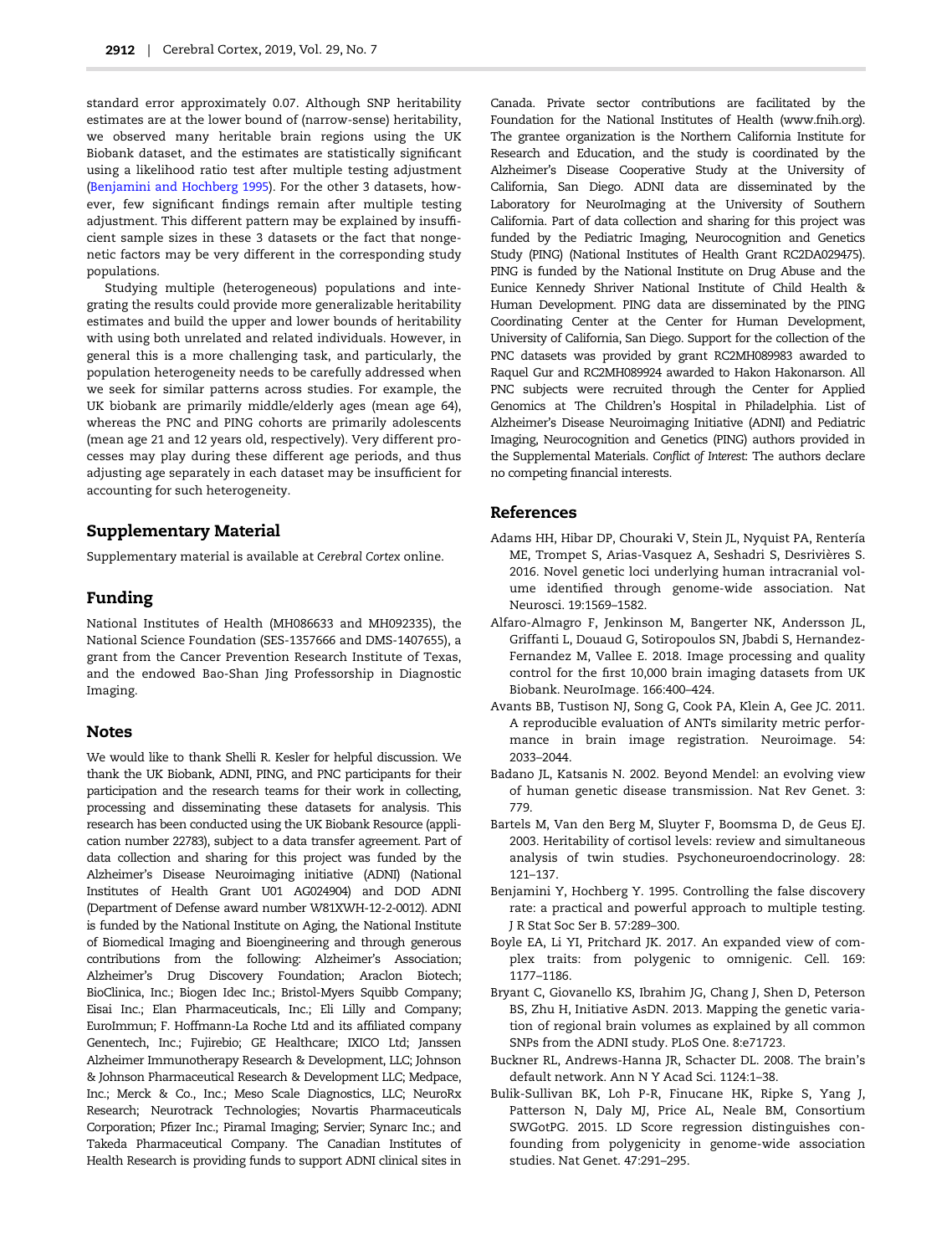- <span id="page-9-0"></span>Carmelli D, DeCarli C, Swan GE, Jack LM, Reed T, Wolf PA, Miller BL. 1998. Evidence for genetic variance in white matter hyperintensity volume in normal elderly male twins. Stroke. 29:1177–1181.
- Chen C-H, Gutierrez E, Thompson W, Panizzon MS, Jernigan TL, Eyler LT, Fennema-Notestine C, Jak AJ, Neale MC, Franz CE. 2012. Hierarchical genetic organization of human cortical surface area. Science. 335:1634–1636.
- Chen C-H, Peng Q, Schork AJ, Lo M-T, Fan C-C, Wang Y, Desikan RS, Bettella F, Hagler DJ, Westlye LT. 2015. Large-scale genomics unveil polygenic architecture of human cortical surface area. Nat Commun. 6:7549.
- Davis LK, Yu D, Keenan CL, Gamazon ER, Konkashbaev AI, Derks EM, Neale BM, Yang J, Lee SH, Evans P. 2013. Partitioning the heritability of Tourette syndrome and obsessive compulsive disorder reveals differences in genetic architecture. PLoS Genet. 9:e1003864.
- Finucane HK, Bulik-Sullivan B, Gusev A, Trynka G, Reshef Y, Loh P-R, Anttila V, Xu H, Zang C, Farh K. 2015. Partitioning heritability by functional annotation using genome-wide association summary statistics. Nat Genet. 47:1228–1235.
- Fischl B. 2012. FreeSurfer. Neuroimage. 62:774–781.
- Franke B, Stein JL, Ripke S, Anttila V, Hibar DP, Van Hulzen KJ, Arias-Vasquez A, Smoller JW, Nichols TE, Neale MC. 2016. Genetic influences on schizophrenia and subcortical brain volumes: large-scale proof of concept. Nat Neurosci. 19: 420–431.
- Fritsche LG, Igl W, Bailey JNC, Grassmann F, Sengupta S, Bragg-Gresham JL, Burdon KP, Hebbring SJ, Wen C, Gorski M. 2016. A large genome-wide association study of age-related macular degeneration highlights contributions of rare and common variants. Nat Genet. 48:134–143.
- Ge T, Nichols TE, Lee PH, Holmes AJ, Roffman JL, Buckner RL, Sabuncu MR, Smoller JW. 2015. Massively expedited genome-wide heritability analysis (MEGHA). Proc Natl Acad Sci U S A. 112:2479–2484.
- Ge T, Reuter M, Winkler AM, Holmes AJ, Lee PH, Tirrell LS, Roffman JL, Buckner RL, Smoller JW, Sabuncu MR. 2016. Multidimensional heritability analysis of neuroanatomical shape. Nat Commun. 7:13291.
- Greenspan KS, Arakelian CR, Van Erp TGM. 2016. Heritability of hippocampal formation sub-region volumes. J Neurol Neurosci. 7:159.
- Gu Z, Gu L, Eils R, Schlesner M, Brors B. 2014. circlize implements and enhances circular visualization in R. Bioinformatics. 30:2811–2812.
- Guadalupe T, Mathias SR, Theo G, Whelan CD, Zwiers MP, Abe Y, Abramovic L, Agartz I, Andreassen OA, Arias-Vásquez A. 2017. Human subcortical brain asymmetries in 15,847 people worldwide reveal effects of age and sex. Brain Imaging Behav. 11:1497–1514.
- Hibar DP, Adams HH, Jahanshad N, Chauhan G, Stein JL, Hofer E, Renteria ME, Bis JC, Arias-Vasquez A, Ikram MK. 2017. Novel genetic loci associated with hippocampal volume. Nat Commun. 8:13624.
- Hibar DP, Stein JL, Renteria ME, Arias-Vasquez A, Desrivières S, Jahanshad N, Toro R, Wittfeld K, Abramovic L, Andersson M. 2015. Common genetic variants influence human subcortical brain structures. Nature. 520:224.
- Hu Y, Lu Q, Liu W, Zhang Y, Li M, Zhao H. 2017a. Joint modeling of genetically correlated diseases and functional annotations increases accuracy of polygenic risk prediction. PLoS Genet. 13:e1006836.
- Hu Y, Lu Q, Powles R, Yao X, Yang C, Fang F, Xu X, Zhao H. 2017b. Leveraging functional annotations in genetic risk prediction for human complex diseases. PLoS Comput Biol. 13: e1005589.
- Huang H, Lin X, Liang Z, Zhao T, Du S, Loy MM, Lai K-O, Fu AK, Ip NY. 2017. Cdk5-dependent phosphorylation of liprinα1 mediates neuronal activity-dependent synapse development. Proc Natl Acad Sci U S A. 114:E6992–E7001.
- Jernigan TL, Brown TT, Hagler DJ, Akshoomoff N, Bartsch H, Newman E, Thompson WK, Bloss CS, Murray SS, Schork N. 2016. The pediatric imaging, neurocognition, and genetics (PING) data repository. Neuroimage. 124:1149–1154.
- Kemp JP, Morris JA, Medina-Gomez C, Forgetta V, Warrington NM, Youlten SE, Zheng J, Gregson CL, Grundberg E, Trajanoska K. 2017. Identification of 153 new loci associated with heel bone mineral density and functional involvement of GPC6 in osteoporosis. Nat Genet. 49:1468.
- Klein A, Tourville J. 2012. 101 labeled brain images and a consistent human cortical labeling protocol. Front Neurosci. 6:171.
- Kremen WS, Prom-Wormley E, Panizzon MS, Eyler LT, Fischl B, Neale MC, Franz CE, Lyons MJ, Pacheco J, Perry ME. 2010. Genetic and environmental influences on the size of specific brain regions in midlife: the VETSA MRI study. Neuroimage. 49:1213–1223.
- Lee SH, DeCandia TR, Ripke S, Yang J, Sullivan PF, Goddard ME, Keller MC, Visscher PM, Wray NR, Consortium SPG-WAS. 2012. Estimating the proportion of variation in susceptibility to schizophrenia captured by common SNPs. Nat Genet. 44: 247–250.
- Loh P-R, Bhatia G, Gusev A, Finucane HK, Bulik-Sullivan BK, Pollack SJ, de Candia TR, Lee SH, Wray NR, Kendler KS. 2015. Contrasting genetic architectures of schizophrenia and other complex diseases using fast variance-components analysis. Nat Genet. 47:1385–1392.
- Patel S, Park MTM, Devenyi GA, Patel R, Masellis M, Knight J, Chakravarty MM. 2017. Heritability of hippocampal subfield volumes using a twin and non‐twin siblings design. Hum Brain Mapp. 38:4337–4352.
- Pol HEH, Schnack HG, Mandl RC, Brans RG, van Haren NE, Baaré WF, van Oel CJ, Collins DL, Evans AC, Kahn RS. 2006. Gray and white matter density changes in monozygotic and same-sex dizygotic twins discordant for schizophrenia using voxel-based morphometry. Neuroimage. 31:482–488.
- Purcell S, Neale B, Todd-Brown K, Thomas L, Ferreira MA, Bender D, Maller J, Sklar P, De Bakker PI, Daly MJ. 2007. PLINK: a tool set for whole-genome association and population-based linkage analyses. Am J Hum Genet. 81:559–575.
- Roalf DR, Vandekar SN, Almasy L, Ruparel K, Satterthwaite TD, Elliott MA, Podell J, Gallagher S, Jackson CT, Prasad K. 2015. Heritability of subcortical and limbic brain volume and shape in multiplex-multigenerational families with schizophrenia. Biol Psychiatry. 77:137–146.
- Roshchupkin GV, Gutman BA, Vernooij MW, Jahanshad N, Martin NG, Hofman A, McMahon KL, Van Der Lee SJ, Van Duijn CM, De Zubicaray GI. 2016. Heritability of the shape of subcortical brain structures in the general population. Nat Commun. 7:13738.
- Satizabal CL, Adams HH, Hibar DP, White CC, Stein JL, Scholz M, Sargurupremraj M, Jahanshad N, Smith AV, Bis JC. 2017. Genetic architecture of subcortical brain structures in over 40,000 individuals worldwide. bioRxiv. 173831. https://doi. org/10.1101/173831
- Satterthwaite TD, Elliott MA, Ruparel K, Loughead J, Prabhakaran K, Calkins ME, Hopson R, Jackson C, Keefe J,